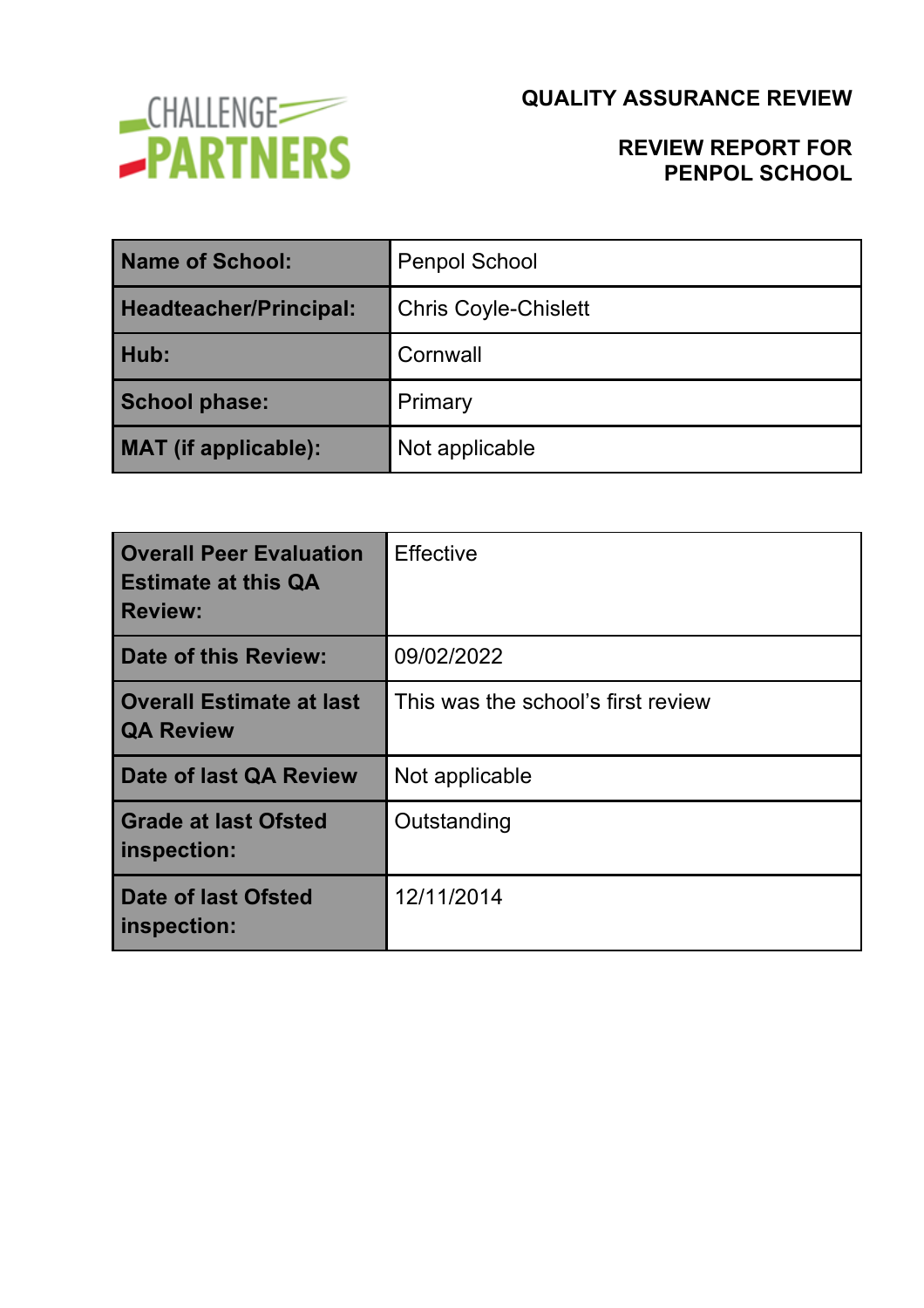

## **REVIEW REPORT FOR PENPOL SCHOOL**

### **Quality Assurance Review**

The review team, comprising host school leaders and visiting reviewers agree that evidence indicates these areas are evaluated as follows:

| Leadership at all levels | Leading |
|--------------------------|---------|
|                          |         |

**Quality of provision and outcomes** Effective

**AND**

**Quality of provision and outcomes for disadvantaged pupils and pupils with additional needs**

**Area of excellence** None submitted for this review

**Overall peer evaluation estimate** Effective

*The Quality Assurance Review estimates are not equivalent to Ofsted grades. The QA Review uses a different framework to Ofsted and the review is developmental not judgmental.*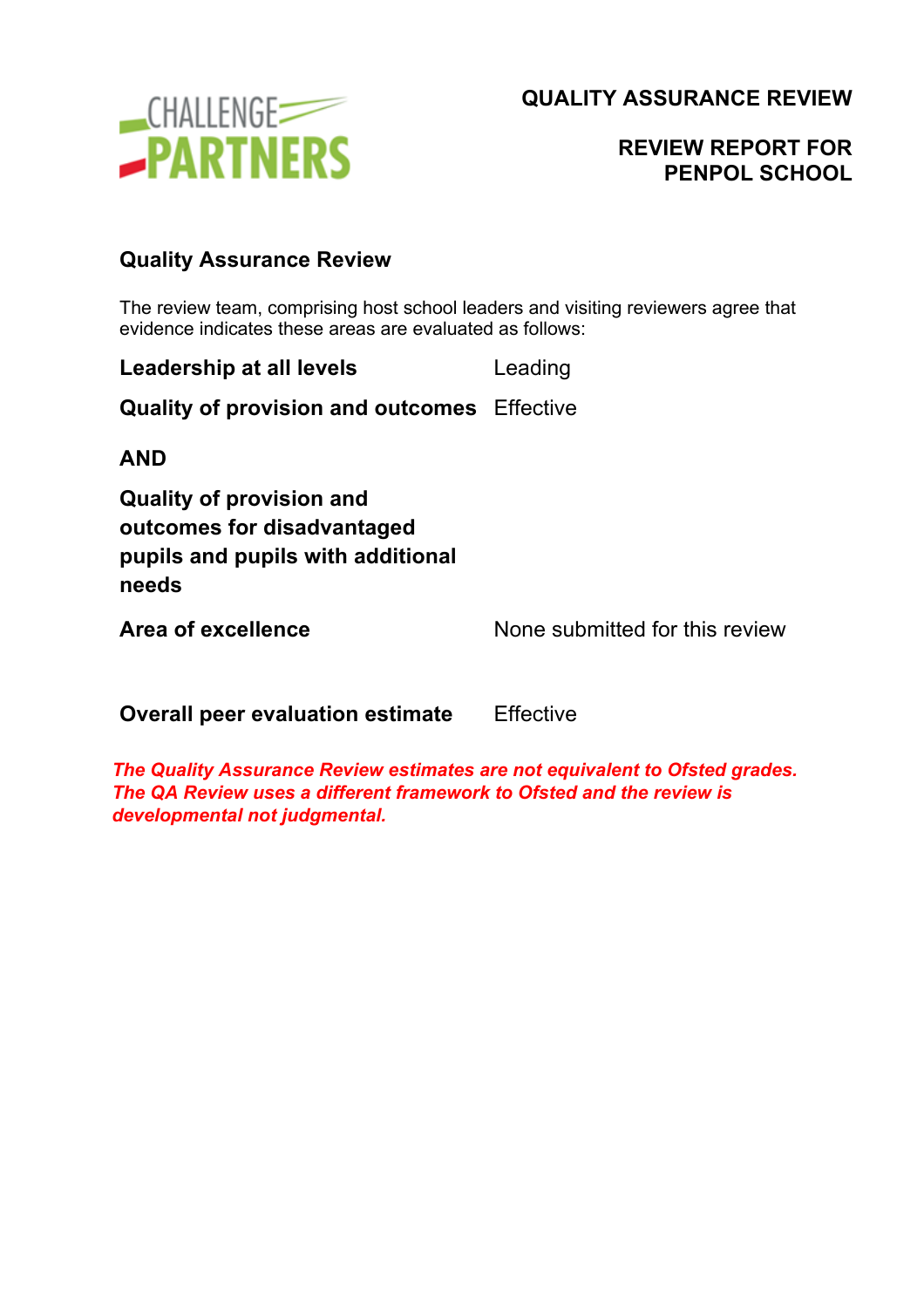

### **REVIEW REPORT FOR PENPOL SCHOOL**

### **1. Context and character of the school**

Penpol School is larger than the average-sized primary school. Its community has grown in recent years, with 416 pupils currently on roll. The majority of pupils are of White British or Cornish heritage.

The proportion of disabled pupils or those who have special educational needs (SEND) is average. The proportion of disadvantaged pupils has grown in recent years and is now above the national average.

The school is housed across one large main building, with additional buildings for the Year 3 and 4 classrooms. The school has one relatively small hall which serves multiple purposes throughout the day. Additional indoor spaces include libraries, a computer suite and a nurture room. The school boasts generous outdoor spaces, including two main playgrounds, a forest school, memory garden, an allotment and a large field. Outdoor learning features regularly for pupils as part of the school's 360° Curriculum.

Penpol is a Trauma informed School (TiS) and has developed a comprehensive package of well-being support, with colleagues at all levels (as well as a number of school pets) underpinning a focus upon supporting the mental health of the whole-school community.

### **2.1 Leadership at all levels - What went well**

- The dynamic leadership is driven by the shared vision and passion of the headteacher and his senior leadership team. This passion for high quality education enthuses everyone. Throughout the school there is a tangible sense of everyone moving forward together in the same direction. The cohesiveness and sense of purpose are fundamental factors in the school's improvement journey.
- The headteacher is inspirational in his relentless pursuit of improved provision and support for all pupils and their families. He and the deputy headteacher have well-defined high expectations of staff and have succeeded in creating a warm, very inclusive, family ambience.
- The work of pupils is underpinned by a clear set of shared values, which embrace curiosity, creativity, respect, honesty and friendship.
- Senior leaders have an accurate and profound understanding of the performance of the school. They regularly review the robust development plan and remain acutely focused on whole-school improvement.
- Whole-school priorities are carefully linked to staff performance targets and this accelerates teachers' subject knowledge and teaching skills.
- Self-evaluation is based on a thorough analysis of progress data around key milestones, book scrutiny and curricular reviews. School leaders have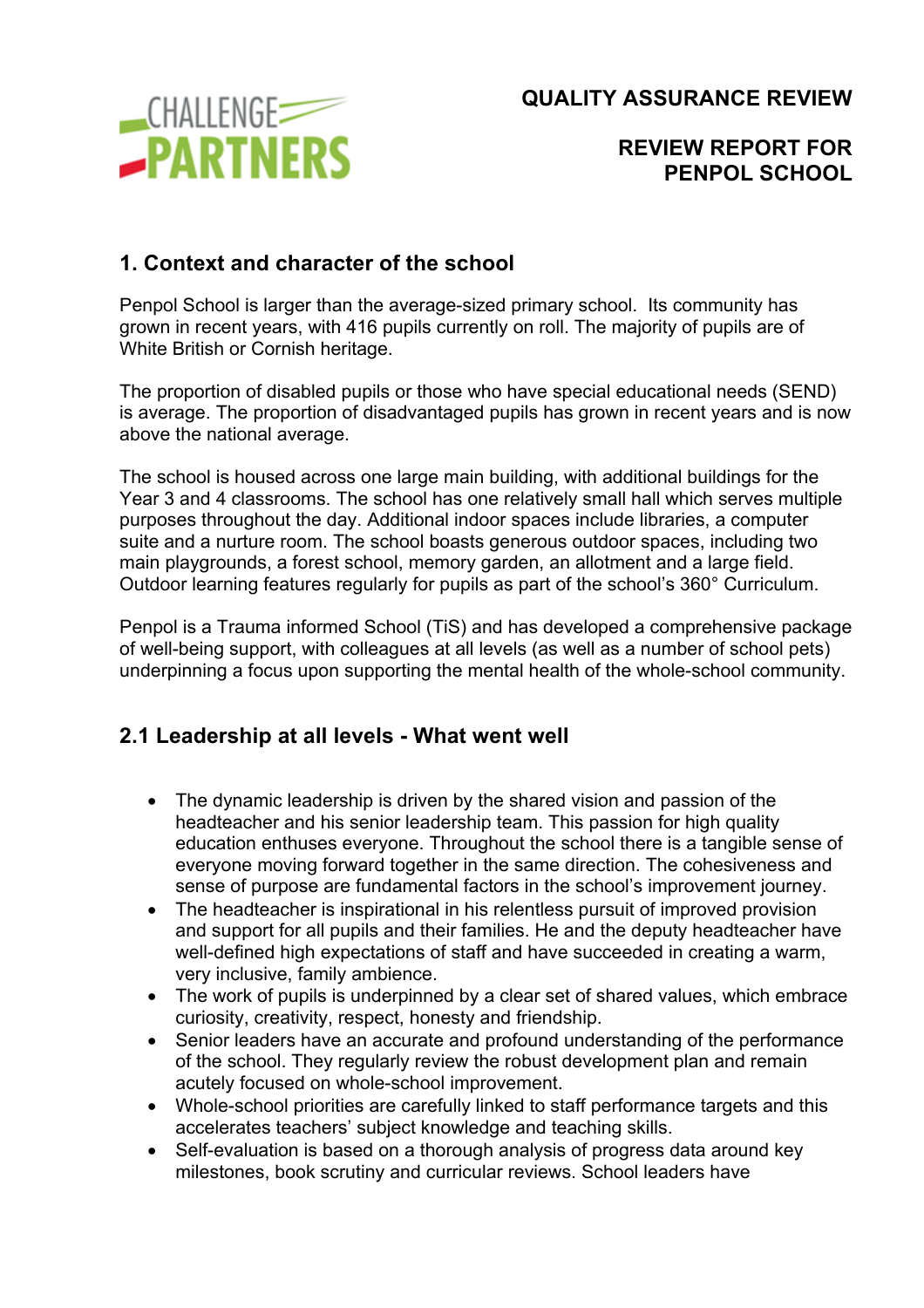

### **REVIEW REPORT FOR PENPOL SCHOOL**

implemented successful systems to track the progress of groups of pupils to ensure that no one falls behind and underachieves.

- Leaders adopt a variety of supportive approaches to inspire the quality of teaching and learning. They make extensive use of short lesson drop-ins alongside a coaching model, so that there is an on-going dialogue about what could be even better, rather than relying on periodic, longer, formal lesson observations.
- The school is continuing to develop an exciting and creative curriculum which is based on the interests and experience of pupils in the school and seeks to prepare them for life in the 21st century. In addition, in September 2021 the school introduced the 360 degree curriculum passport with four, well-defined aspects: experience, adventure, citizenship and forest school. These aspects, which help to promote pupils' self-esteem, confidence and independence well, enable them to make visits to London, engage in surfing and outdoor survival and encourage them to help the elderly in the community.
- The school is a learning community and there is a collaborative approach to continuous professional development (CPD). Testament to the quality of CPD is the pronounced impact on pupils' oracy skills. Teaching assistants are also given rich opportunities to develop professionally.
- Good provision is made for well-being. As a TiS school, it supports those pupils and families who may have suffered trauma or mental health problems to help prevent this from becoming a barrier to learning.
- Although several governors are new to their role, they are committed to highquality provision for all pupils and have a clear understanding of the strengths and developmental needs of the school. They share senior leaders' commitment to continuous improvement.

## **2.2 Leadership at all levels - Even better if…**

… the school continued to update data-handling systems so that teachers, leaders and governors could rigorously compare the progress and attainment of pupils over time.

## **3.1 Quality of provision and outcomes - What went well**

- Stimulating phonics teaching in most classes, using Read Write Inc and other strategies, is resulting in improved phonics outcomes and reading standards. Pupils are closely tracked to ensure sustained progress and younger children enjoy their daily 'Talk Through Stories' sessions.
- Senior leaders are actively promoting a range of strategies to improve pupils' writing skills and, as a result, pupils' progress is improving steadily. For example,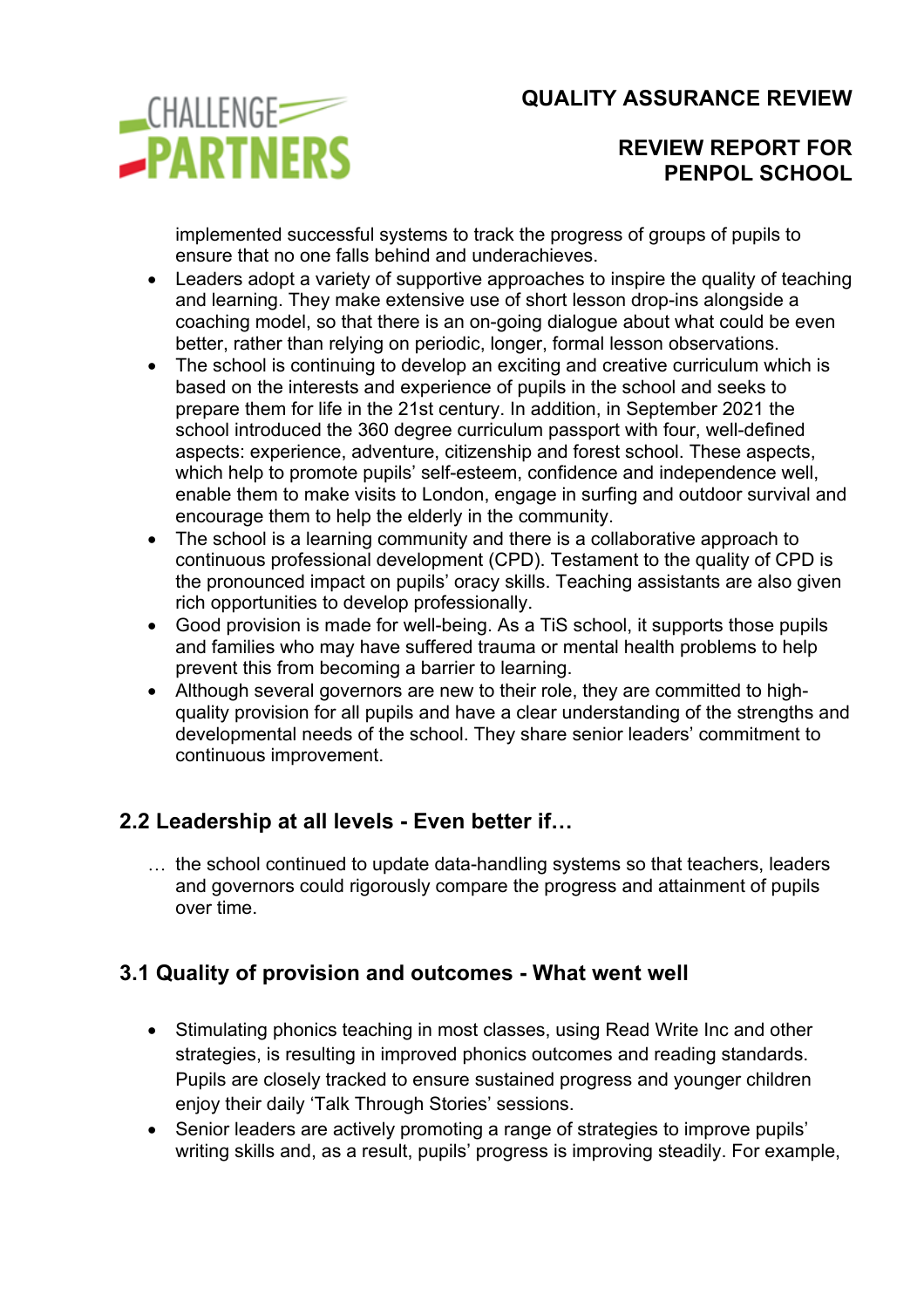

### **REVIEW REPORT FOR PENPOL SCHOOL**

pupils in Year 5 display their stimulating written contributions on 'Man on the Moon' and 'Lunar Walk' on a classroom display.

- Pupils are incredibly proud of their school. They speak of the importance of being kind and supportive to one another and this contributes to a harmonious learning environment. Among the many positive comments proffered by pupils are: 'our school is amazing, great, friendly, fun and exciting'.
- Teachers demonstrate sound subject knowledge, which is exemplified time and again by their consistent use of subject-specific vocabulary. This was demonstrated in exhilarating Year 5 mathematics lessons when teachers explored pupils' problem-solving and reasoning skills.
- Generally well-planned lessons interest and engage pupils. As a result, their behaviour and attitudes to learning are positive features of this inspiring school.
- Teachers' astute use of questioning is used to correct any misconceptions and deepen pupils' understanding. For example, in an interesting Year 1 lesson, the focused and purposeful use of questions stimulated pupils' curiosity about the use of the mezuzah in Jewish homes.
- Relationships at the school between staff and pupils are strong. There is a clear expectation that staff model positive attitudes for pupils with the intention of creating an ethos where pupils reciprocate. Members of staff carry lanyards reminding them of the school's PACER approach (Play, Accept, Curious, Empathy and Restore).
- Staff valiantly seek to promote pupils' oracy skills and to extend their vocabulary when reflecting on their learning. As a result, in Year 4 science lessons, for example, pupils successfully explained to visitors how water changes states.
- The school actively encourages the creative arts and establishes partnerships with local artists and organisations. For example, in the summer of 2021 every pupil in school collaborated with a local artist on a large-scale, outdoor art project led by Tate St Ives.
- A diverse range of school clubs, including yoga, touch rugby, football, languages, and gardening enhances the curriculum and helps to broaden pupils' horizons.
- The most successful teaching is characterised by an inclusive ethos and wellpitched tasks that build upon previous learning. These tasks provide just the right level of challenge and are accompanied by forensic questioning that encourages pupils to improve their work.
- In many classes learning tasks are well supported by skilfully deployed support staff, who carefully judge the degree of intervention required.
- A detailed scrutiny of a wide range of pupils' books and discussions with pupils shows that pupils are making better progress as a result of their positive attitudes to learning, an enthusiastic commitment to the school's expectations and stimulating teaching.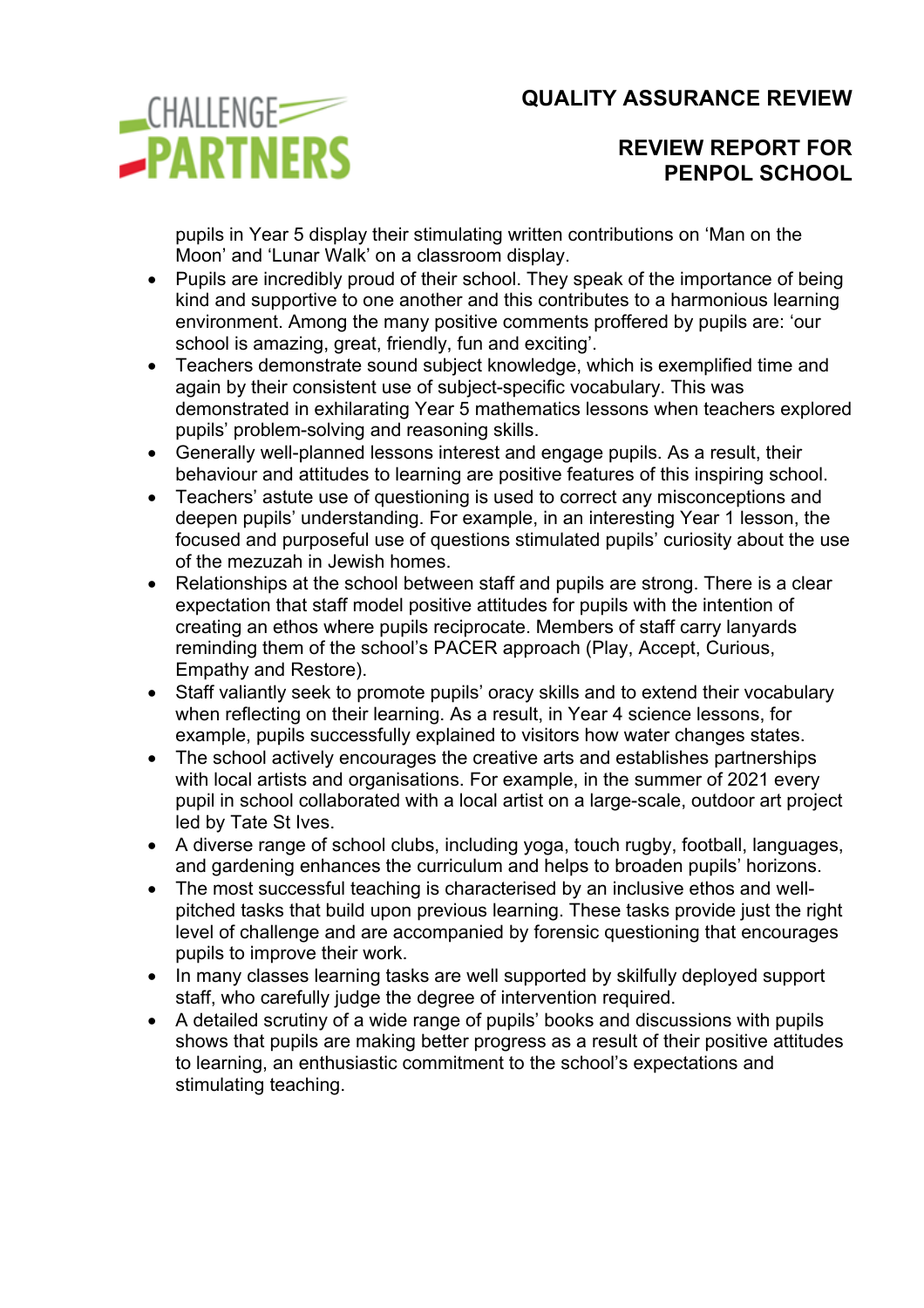

#### **REVIEW REPORT FOR PENPOL SCHOOL**

## **3.2 Quality of provision and outcomes - Even better if…**

- … all teachers used assessment rigorously throughout each lesson to ensure challenge for all pupils across the curriculum.
- … pupils had regular opportunities more consistently to write at length across the curriculum.

## **4.1 Quality of provision and outcomes for disadvantaged pupils and pupils with additional needs - What went well**

- Senior leaders have successfully created a culture that includes and values every pupil in the school community. They believe that pupils can achieve the best possible outcomes and they provide the support needed to encourage them to do so.
- Good provision is made for well-being. As a TiS school, staff make every effort to support pupils who suffer trauma or mental health problems to ensure that these do not become a barrier to learning. The well-being team also includes Restorative Approach leads, Mental Health Champions, Bereavement Support Practitioners and a Speech and Language cohort.
- Leaders successfully identify the main barriers to educational achievement faced by disadvantaged and pupils with SEND and implement a range of strategies to support their needs: for example, there are classroom interventions for reading, writing and spelling; a personalised mathematics curriculum; and dyslexia screening.
- Leaders and staff have realistic expectations of what all pupils can achieve. They ensure that there is no ceiling to pupils' learning when they demonstrate that they can exceed expectations. The school successfully adopts an assess, plan, do, review process for pupils with additional needs and works closely in partnership with other local schools, including secondary schools and specialist provisions.
- Knowledgeable, well-trained staff play an invaluable role in supporting all vulnerable pupils across the school, contributing positively to their progress. All pupils have access to the full curriculum and teachers are responsible for the vulnerable pupils in their class. They monitor these pupils' progress on a regular basis and provide interventions where needed. Quality first teaching is a priority.

# **4.2 Quality of provision and outcomes for disadvantaged pupils and pupils with additional needs - Even better if…**

… none identified during the review.